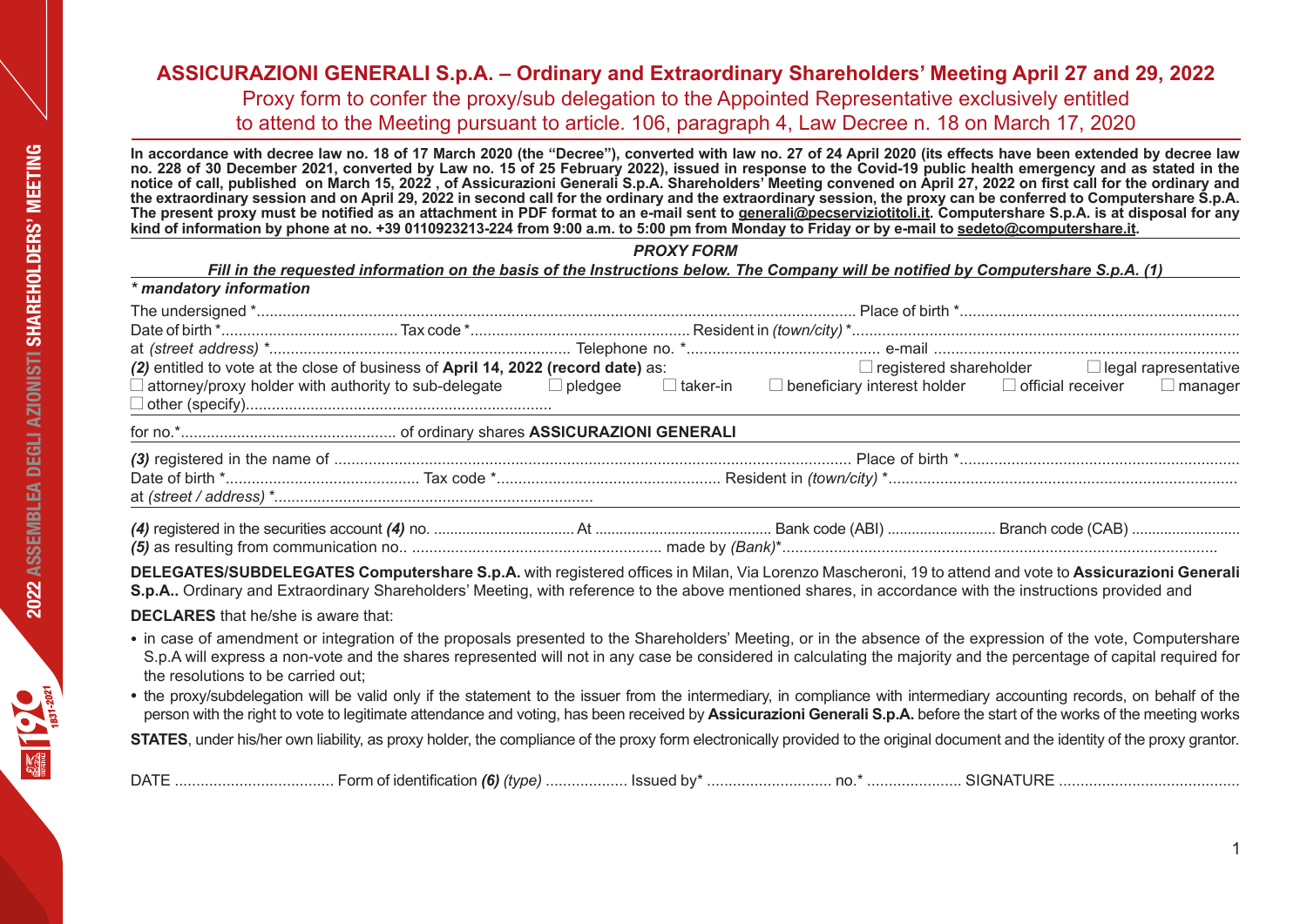*VOTING INSTRUCTIONS*

*(For use of Appointed Representative only - tick relevant boxes and send to Computershare S.p.A. as per the instructions for filling in)* 

## *WARNING*

**The voting instructions form may require changes to include proposals submitted by shareholders by 12 April 2022. In this case, this form will be integrated and republished on the website with the new proposals, in accordance with the provisions of the notice of call of the meeting.**

**In the event of proposals that imply the issuance of new voting instructions on items already on the agenda, the instructions already conferred will lose their effectiveness only on the topic subject to integration and will regain only after issuing voting instructions on the new proposals. Voting instructions on the other topics will remain valid and effective.**

The undersigned *(7)*

**INSTRUCTS** the Appointed Representative to vote at the above indicated shareholders' meeting as follow *(8)*:

|                                | <b>VOTING INSTRUCTIONS</b>               |
|--------------------------------|------------------------------------------|
| <b>RESOLUTIONS TO BE VOTED</b> | $F$ (for), $C$ (against),<br>. (abstain) |

| 1. (item 1 of agenda) - 2021 Financial Statements.<br>a) Approval of the financial statements as at and for the year ended on 31 December 2021, accompanied by the Directors'<br>Reports, the Statutory Auditors' Report and the External Auditor's Report. Presentation of the consolidated financial<br>statements and of the Annual Integrated Report. Relevant and ensuing resolutions. Delegation of powers. |  |  |
|-------------------------------------------------------------------------------------------------------------------------------------------------------------------------------------------------------------------------------------------------------------------------------------------------------------------------------------------------------------------------------------------------------------------|--|--|
| <b>Section <math>A</math></b> – vote for resolution proposed by the Board of Directors $(9)$                                                                                                                                                                                                                                                                                                                      |  |  |

| (item 1 of agenda) – 2021 Financial Statements.<br>2.<br>b) Allocation of the 2021 profit and distribution of dividends. Relevant and ensuing resolutions. Delegation of powers. |  |  |
|----------------------------------------------------------------------------------------------------------------------------------------------------------------------------------|--|--|
| <b>Section A</b> – vote for resolution proposed by the Board of Directors $(9)$                                                                                                  |  |  |

| (item 2 of agenda) – Approval in an extraordinary session of amendments to the Articles of Association.<br>b) Amendment to art. 9.1 concerning the shareholders' equity items of the Life and the Property & Casualty businesses,<br>pursuant to art. 5 of ISVAP Regulation no. 17 of 11 March 2008. Relevant and ensuing resolutions. Delegation of powers. |  |  |
|--------------------------------------------------------------------------------------------------------------------------------------------------------------------------------------------------------------------------------------------------------------------------------------------------------------------------------------------------------------|--|--|
| <b>Section A</b> – vote for resolution proposed by the Board of Directors (9)                                                                                                                                                                                                                                                                                |  |  |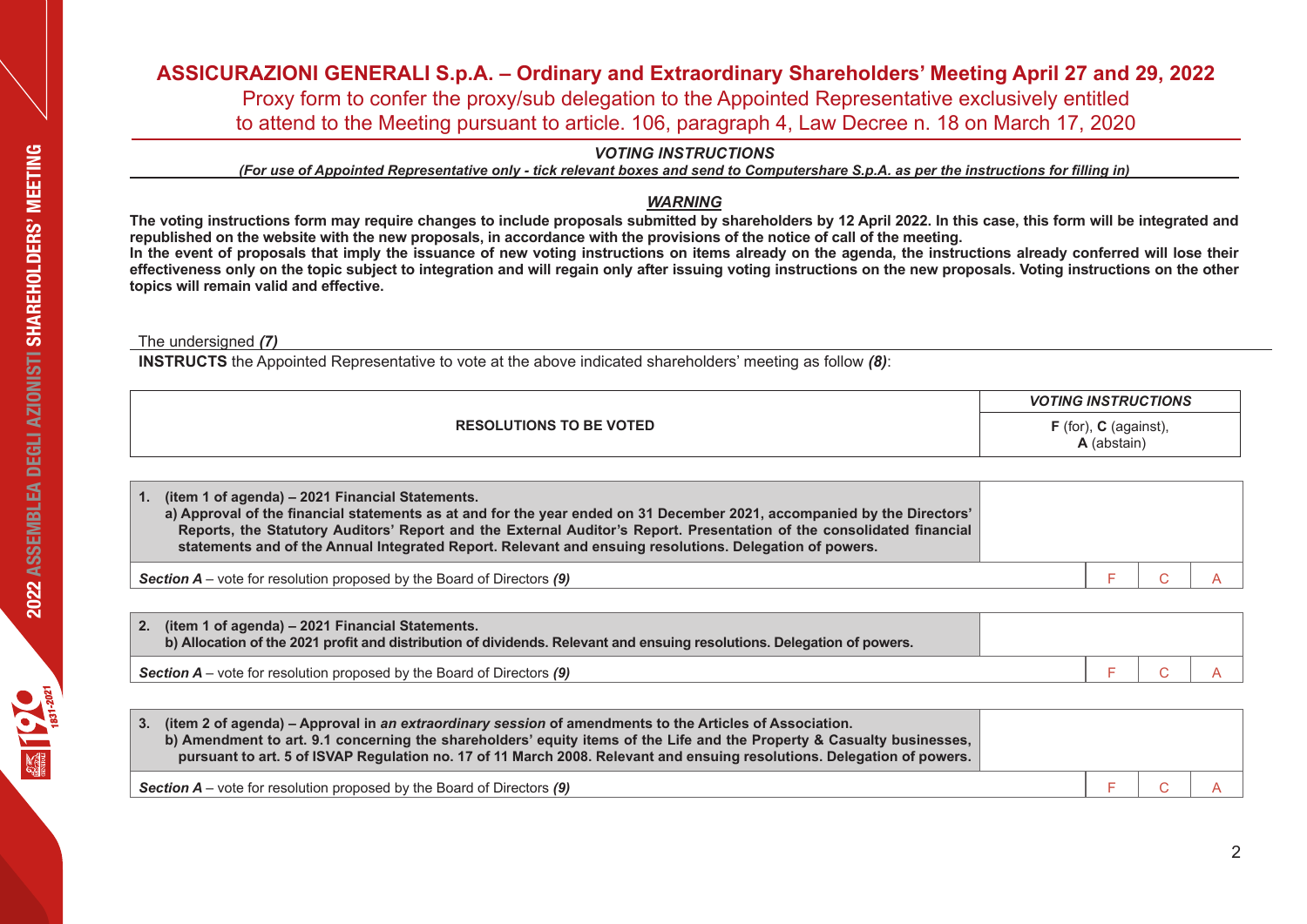| (item 3 of agenda) – Share buy-back scheme for the purposes of cancelling own shares as part of the implementation of<br>4.<br>the 2022-24 strategic plan.<br>a) Approval of the authorisation to buy back own shares. Relevant and ensuing resolutions. Delegation of powers. |  |  |
|--------------------------------------------------------------------------------------------------------------------------------------------------------------------------------------------------------------------------------------------------------------------------------|--|--|
| <b>Section A</b> – vote for resolution proposed by the Board of Directors $(9)$                                                                                                                                                                                                |  |  |

| (item 3 of agenda) – Share buy-back scheme for the purposes of cancelling own shares as part of the implementation of<br>5.<br>the 2022-24 strategic plan.<br>b) Approval in an extraordinary session of the authorisation to cancel own shares without reducing the share capital.<br>Relevant and ensuing resolutions. Delegation of powers. |  |  |
|------------------------------------------------------------------------------------------------------------------------------------------------------------------------------------------------------------------------------------------------------------------------------------------------------------------------------------------------|--|--|
| <b>Section A</b> – vote for resolution proposed by the Board of Directors $(9)$                                                                                                                                                                                                                                                                |  |  |

| 6. (item 4 of agenda) – Presentation of the Report on remuneration policy and payments.<br>a) Approval of the Section I of the Report on remuneration policy and payments, pursuant to Art. 123-ter.3 of Legislative<br>Decree 58/1998 (CLFI) and arts. 41 and 59 of IVASS Regulation no. 38/2018. Relevant and ensuing resolutions. Delegation<br>of powers. |  |  |
|---------------------------------------------------------------------------------------------------------------------------------------------------------------------------------------------------------------------------------------------------------------------------------------------------------------------------------------------------------------|--|--|
| <b>Section A</b> – vote for resolution proposed by the Board of Directors $(9)$                                                                                                                                                                                                                                                                               |  |  |

| 7. (item 4 of agenda) – Presentation of the Report on remuneration policy and payments.<br>b) Resolution on Section II of the Report on remuneration policy and payments, pursuant to art. 123-ter.6, of the CLFI.<br>Relevant and ensuing resolutions. (11) |  |  |
|--------------------------------------------------------------------------------------------------------------------------------------------------------------------------------------------------------------------------------------------------------------|--|--|
| <b>Section A</b> – vote for resolution proposed by the Board of Directors $(9)$                                                                                                                                                                              |  |  |

| 8. | (item 5 of agenda) – Group Long-Term Incentive Plan (LTIP) 2022-24.<br>a) Approval of the 2022-24 LTIP pursuant to art. 114-bis of the CLFI. Relevant and ensuing resolutions. Delegation of<br>powers. |  |  |
|----|---------------------------------------------------------------------------------------------------------------------------------------------------------------------------------------------------------|--|--|
|    | <b>Section A</b> – vote for resolution proposed by the Board of Directors $(9)$                                                                                                                         |  |  |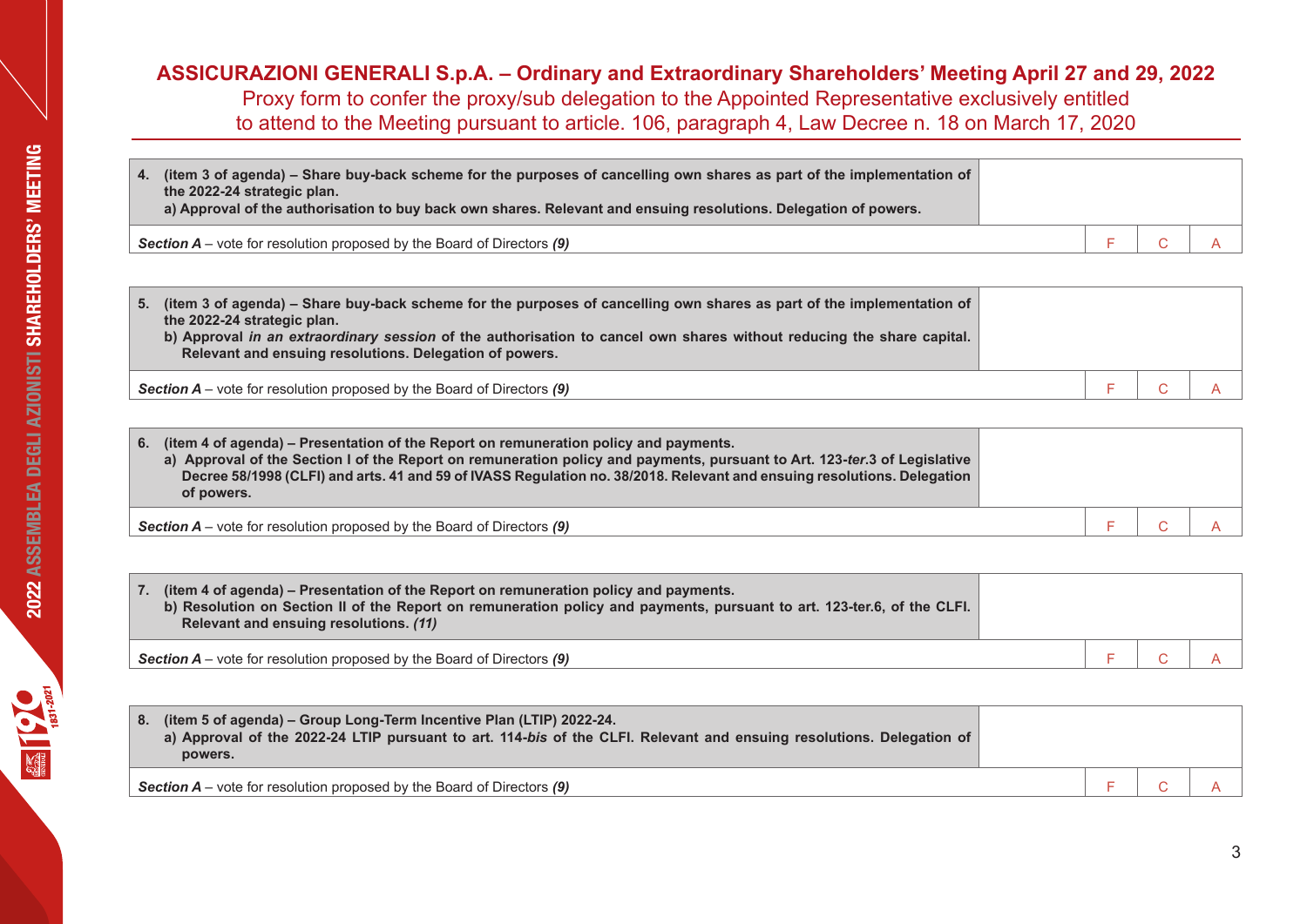| 9. (item 5 of agenda) - Group Long-Term Incentive Plan (LTIP) 2022-24.<br>b) Approval of the authorisation to buy back own shares for the purposes of remuneration and incentive plans and to freely<br>dispose of them. Relevant and ensuing resolutions. Delegation of powers. |  |  |
|----------------------------------------------------------------------------------------------------------------------------------------------------------------------------------------------------------------------------------------------------------------------------------|--|--|
| <b>Section A</b> – vote for resolution proposed by the Board of Directors $(9)$                                                                                                                                                                                                  |  |  |

| 10. (item 6 of agenda) – Share plan for Generali Group employees.<br>a) Approval of the Plan pursuant to art. 114-bis of the CLFI. Relevant and ensuing resolutions. Delegation of powers. |  |  |
|--------------------------------------------------------------------------------------------------------------------------------------------------------------------------------------------|--|--|
| <b>Section A</b> – vote for resolution proposed by the Board of Directors $(9)$                                                                                                            |  |  |

| 11. (item 6 of agenda) - Share plan for Generali Group employees.<br>b) Approval of the authorisation to buy back own shares for the purposes of remuneration and incentive plans and to freely<br>dispose of them. Relevant and ensuing resolutions. Delegation of powers. |  |  |
|-----------------------------------------------------------------------------------------------------------------------------------------------------------------------------------------------------------------------------------------------------------------------------|--|--|
| <b>Section A</b> – vote for resolution proposed by the Board of Directors $(9)$                                                                                                                                                                                             |  |  |

| 12. (item 7 of agenda) – Appointment and remuneration of the Board of Directors for 2022-24.<br>a) Determination of the number of members of the Board of Directors in office for the financial years ending on 31 December<br>2022, 2023 and 2024. |  |  |
|-----------------------------------------------------------------------------------------------------------------------------------------------------------------------------------------------------------------------------------------------------|--|--|
| Section $A$ – vote for the proposal with the number to be filled in the box on the side or vote Contrary/Abstained to all proposals shown in note (10)                                                                                              |  |  |

| 13. (item 7 of agenda) – Appointment and remuneration of the Board of Directors for 2022-24.<br>b) Appointment of the Board of Directors for the financial years ending on 31 December 2022, 2023 and 2024. |  |  |
|-------------------------------------------------------------------------------------------------------------------------------------------------------------------------------------------------------------|--|--|
| <b>Section A</b> – vote for the list with the number to be filled in the box on the side or vote Contrary/Abstained to all lists shown in note (10)                                                         |  |  |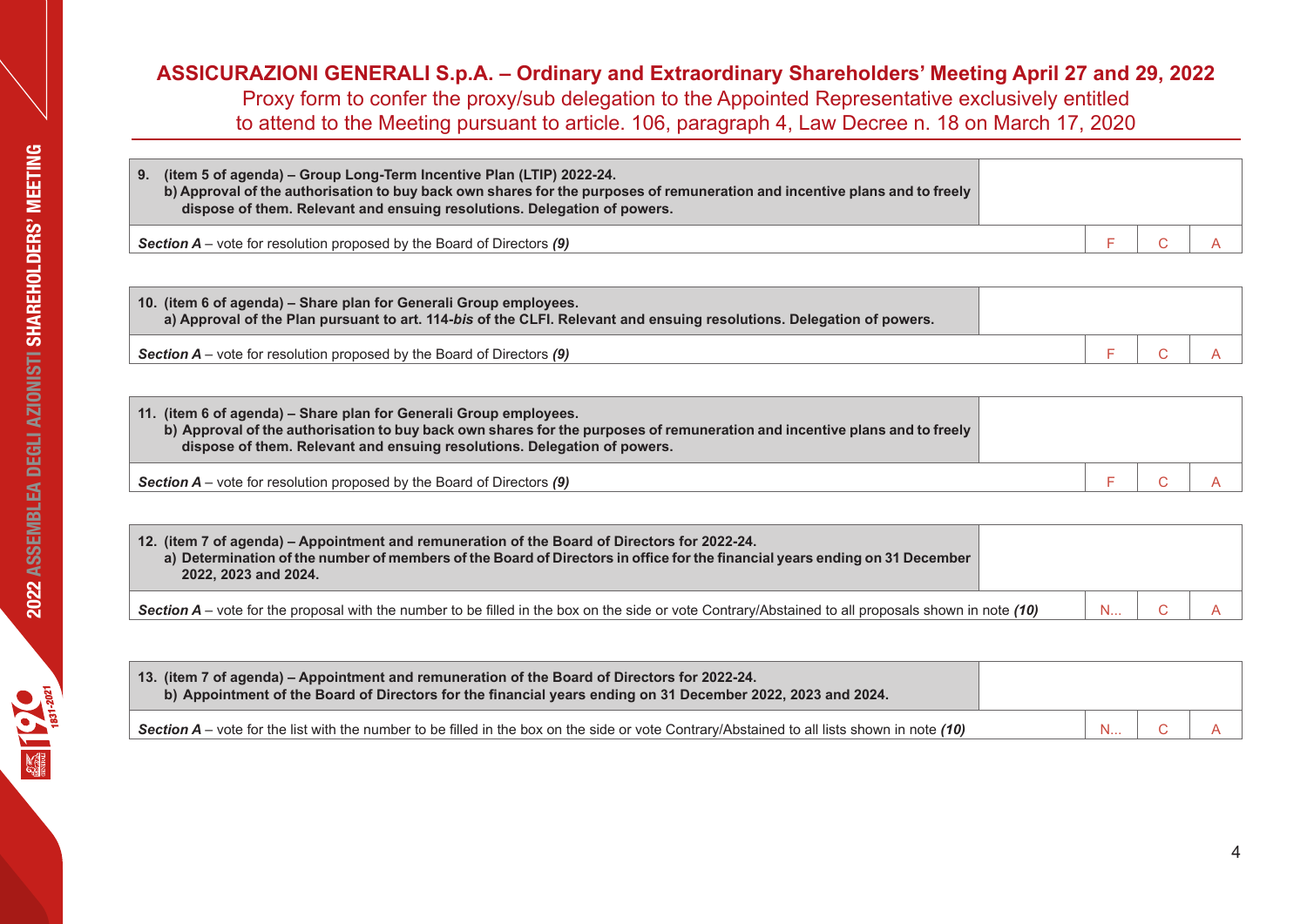| 14. (item 7 of agenda) – Appointment and remuneration of the Board of Directors for 2022-24.<br>c) Determination of the remuneration of the members of the Board of Directors for the financial years ending on 31<br>December 2022, 2023 and 2024. |  |  |
|-----------------------------------------------------------------------------------------------------------------------------------------------------------------------------------------------------------------------------------------------------|--|--|
| Section $A$ – vote for the proposal with the number to be filled in the box on the side or vote Contrary/Abstained to all proposals shown in note (10)                                                                                              |  |  |

## **Possible Derivative Action**

| Vote for derivative action in case it would be proposed by some shareholders pursuant art. 2393, subsection 2, of Italian civil code upon discussion of the |  |  |
|-------------------------------------------------------------------------------------------------------------------------------------------------------------|--|--|
| annual financial statements (If no voting instruction are indicated, the Appointed Representative will vote $C$ – against).                                 |  |  |

 $\blacksquare$  DATE SIGNATURE

**EXECUTER 181-2021**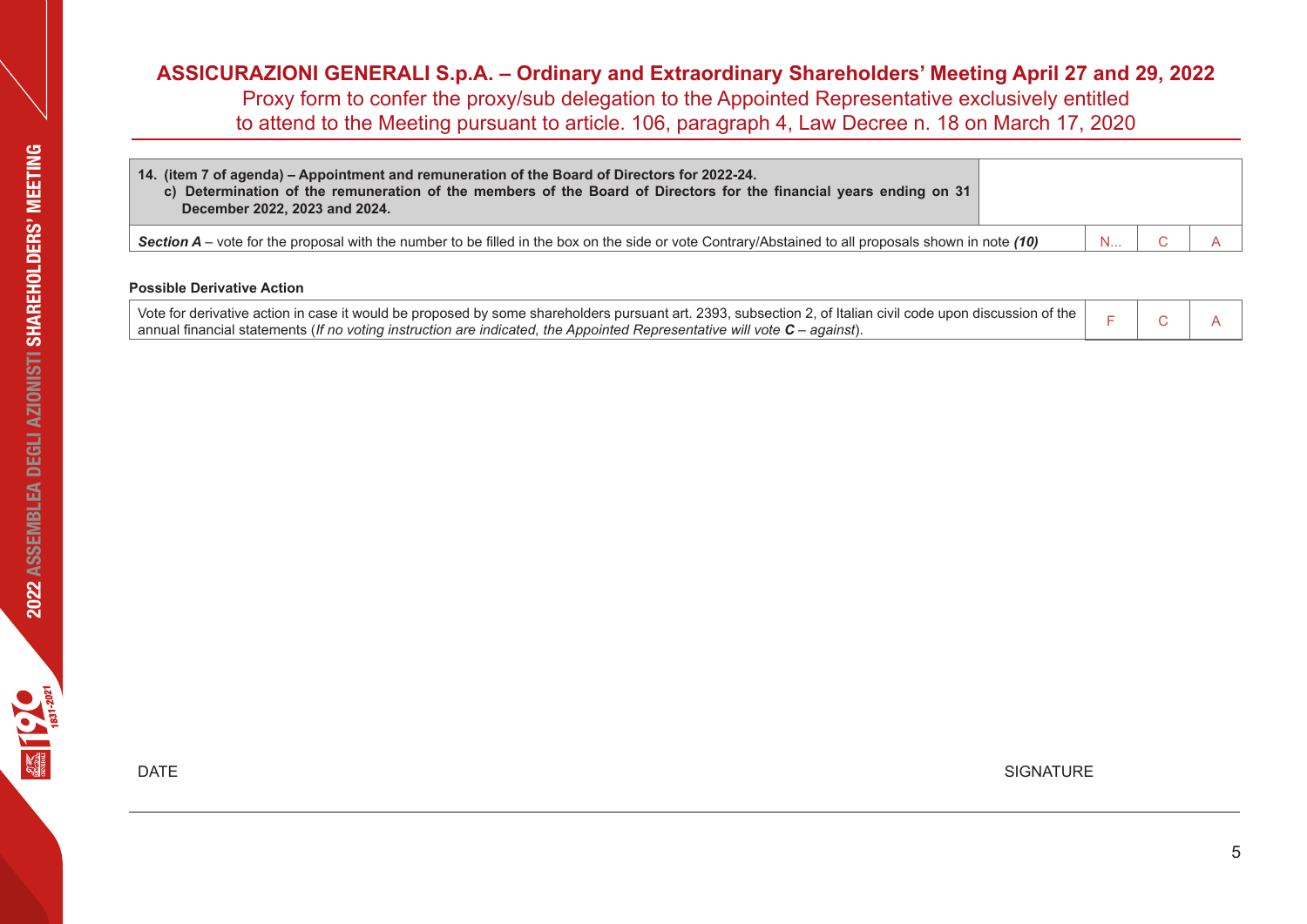# **ASSICURAZIONI GENERALI S.p.A. – Ordinary and Extraordinary Shareholders' Meeting April 27 and 29, 2022**  Proxy form to confer the proxy/sub delegation to the Appointed Representative exclusively entitled to attend to the Meeting pursuant to article. 106, paragraph 4, Law Decree n. 18 on March 17, 2020 **2021 / ASSEMBLEA** DEGLI AZIONISTI *CS*<br>2021 *CS stit* the pn

### *Instructions for filling in and submitting the form*

- *1. The Proxy form, must be notified to the Company (together with a valid ID document and, in case, the documentation providing proof of the signatory power) via the*  Appointed Representative together with the Voting Instructions reserved to him within 12:00 noon of the day before the actual date of the Shareholders' meeting, using one of the following methods:
	- *1) Registered Email Holders (PEC): as an attachment document (PDF format) sent to generali@pecserviziotitoli.it in the event that the Proxy Grantor (as Individual or as Legal Entity) is a Registerd Email Holder;*
	- *2) Digital Signature Holders (FEA): as an attachment document with digital signature sent to generali@pecserviziotitoli.it in the event that the Proxy Grantor (as Individual or as Legal Entity) is a Digital Signature Holder;*
	- *3) Common Email address Holders: as an attachment document (PDF format) sent to generali@pecserviziotitoli.it. In this case, the hard copy of the proxy shall be sent via ordinary mail service to Computershare S.p.A. via Nizza 262/73, 10126, Turin;*
	- *4) Via FAX: number +39 011 0923202.*

## *The use of different email address than those mentioned above or a delay respect to the deadline, as well as the only use of ordinary mail service, will not ensure the correct submission of the proxy.*

- *2. Specify the capacity of the proxy signatory and, where applicable, attach documentary proof of his power.*
- *3. To be completed only if the registered shareholder is different from the proxy signatory; mandatory indications on relevant personal details must be included.*
- *4. Provide the securities account number, Bank Codes and Branch Codes of the Depository, or in any case its name, available in the securities account statement.*
- *5. Reference to the communication made by the intermediary and its name.*
- *6. Provide details of a valid form of identification of the proxy signatory.*
- *7. Provide the name and surname of the signatory of the Proxy form and Voting instructions.*
- *8. In accordance to art. 106 DL 17.3.2020 no. 18, the exclusive appointed representative may receive sub-delegations but it is liability of the proxy holder to provide appropriate voting instruction accordingly to the instructions submitted by the original proxy grantor.*
- *9. The resolutions proposed to the shareholders' meeting, which are briefly referred to herein, are reported in the Reports published on the company website www.generali.com. Computershare S.p.A., as Appointed Representative, has not personal interest or on behalf of third party in the proposals mentioned, however, in the event of unknown circumstances or in the event of amendment or integration to the motion presented to the meeting, Computershare does not intend to vote in a manner incompatible with the instructions received in Sections A and A2.*

*The vote is expressed by ticking the relevant box between the following: F (for), C (against) or A (abstention).*

- *10. Fill in with the number (\*) of the list or proposal, as stated on the company's website, that you want to vote for or indicate your preference to vote against (C) or to abstain (A) which will apply to all lists.*
- *11. It should be noted here, according to the Article 123-ter, paragraph 6, of Legislative Decree no. 58/98, that the resolution on this item is not binding.* 
	- (\*) Please note that the company has identified the proposals submitted and published on its website with the following numbers:<br>- no. 1 list and proposals by the Board of Directors<br>- no. 2 list and proposals submitted by
		-
		-
		- *– no. 3 list presented by several UCIs under the aegis of Assogestioni*